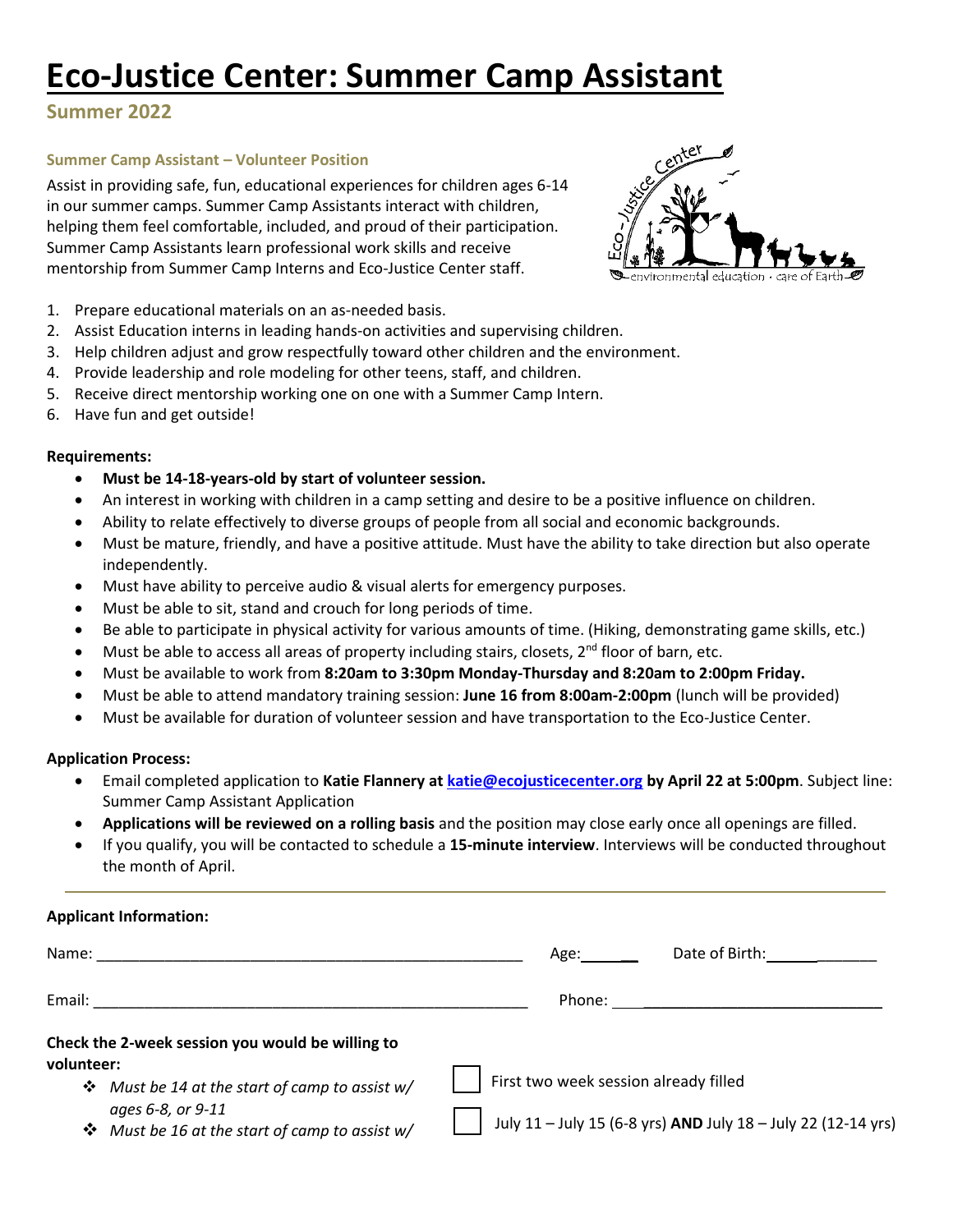#### **Parent/Guardian Information:**

| 2.                                 |                                                                                                                                                                                                                                                        |
|------------------------------------|--------------------------------------------------------------------------------------------------------------------------------------------------------------------------------------------------------------------------------------------------------|
|                                    |                                                                                                                                                                                                                                                        |
|                                    |                                                                                                                                                                                                                                                        |
| <b>Emergency Information:</b>      |                                                                                                                                                                                                                                                        |
|                                    |                                                                                                                                                                                                                                                        |
|                                    |                                                                                                                                                                                                                                                        |
|                                    | Emergency contact (in the case parent/guardian can't be reached):                                                                                                                                                                                      |
|                                    |                                                                                                                                                                                                                                                        |
|                                    |                                                                                                                                                                                                                                                        |
|                                    | Please list any special needs or allergies that the Eco-Justice Center should be aware of in order to help you be<br>successful as a Summer Camp Assistant.                                                                                            |
|                                    | No (If yes, we will issue a separate authorization form)<br>Will you need to take medication during camp hours?<br> Yes                                                                                                                                |
| Parent/Guardian<br><b>Initials</b> | Image Release: The Eco-Justice Center has permission to use and publish applicant's picture,<br>moving image, and recorded voice for any lawful purpose, including in education programs,<br>presentations, and advertising of the Eco-Justice Center. |

## **COVID 19 Safety Guidelines:**

The Eco-Justice Center will follow regulations set by the Racine Health Department and guidelines for summer programming outlined by the CDC. We are implementing these policies to protect the safety of all participants and staff.

• If you, your child or a member of your household is at higher risk for severe illness we advise you to seek advice from your primary care providers to assess risks and determine if attendance is appropriate.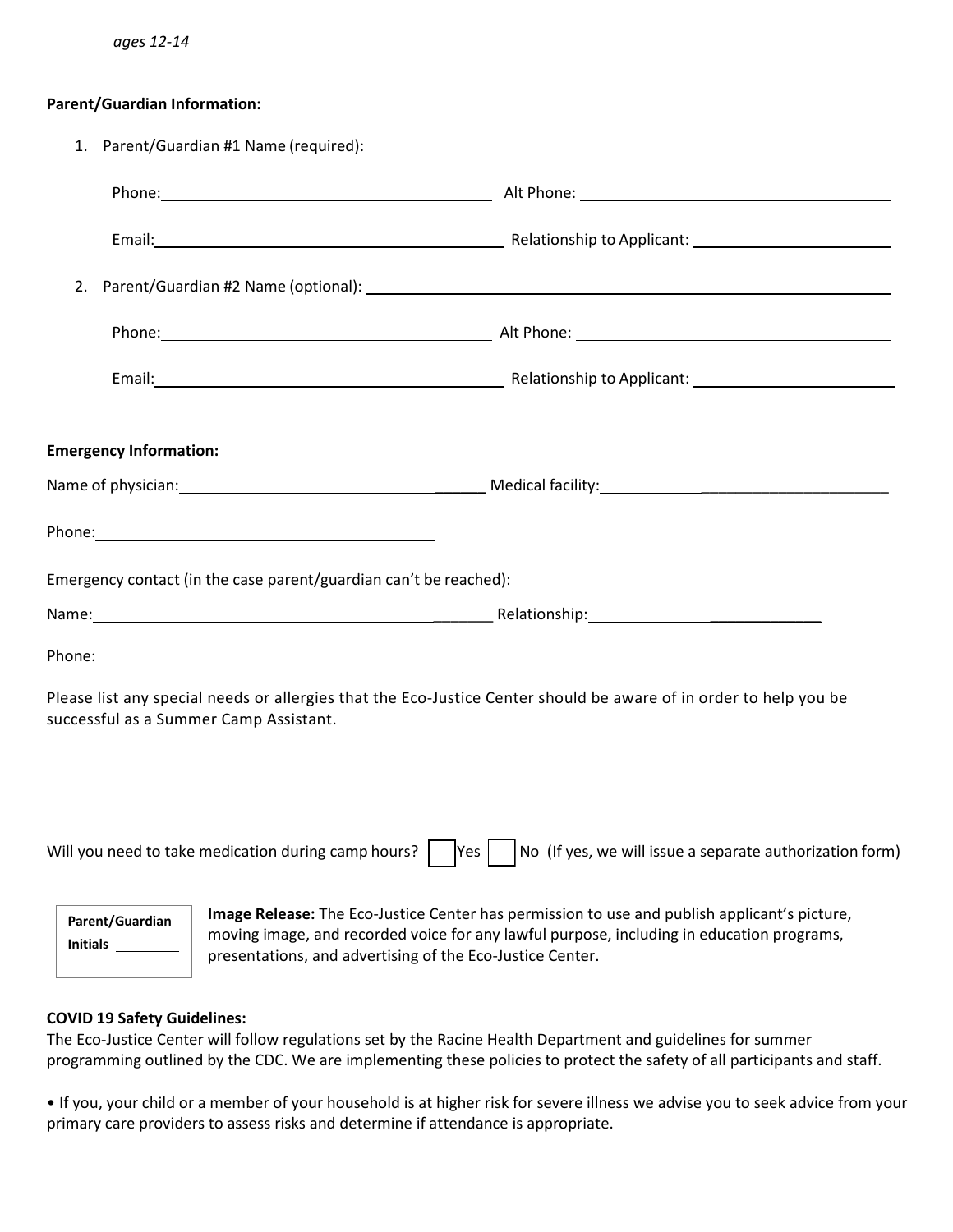• All programs will happen outdoors in areas closed to general visitors. (In the event of inclement weather, programs may be moved to indoor locations, rescheduled, or canceled with a refund.)

• Programs will be limited to 24 participants and 6 educators. Children will be divided into small groups of 8 participants with 2 educators assigned to each group. Groups will remain the same throughout the week in order to minimize contact.

• Activities will be modified to limit or prevent physical contact and allow distancing.

• We will follow or exceed Racine's mask mandate requirements and all participants will be required to wear masks. The instructor will allow participants to remove masks at certain times during the program when the group is maintaining a social distance of 6ft or more.

• Parents/guardians will complete COVID waiver forms prior to applicant attending. See waiver on our website: <https://ecojusticecenter.org/children-family-programs>

#### **Application Questions:**

What qualities do you possess that would make you a good Summer Camp Assistant?

What experience (if any) do you have working with children? Please describe:

Please list extracurricular activities you are involved in, (especially those that may be relevant to the Summer Camp Assistant role):

What do you hope to gain from this experience?